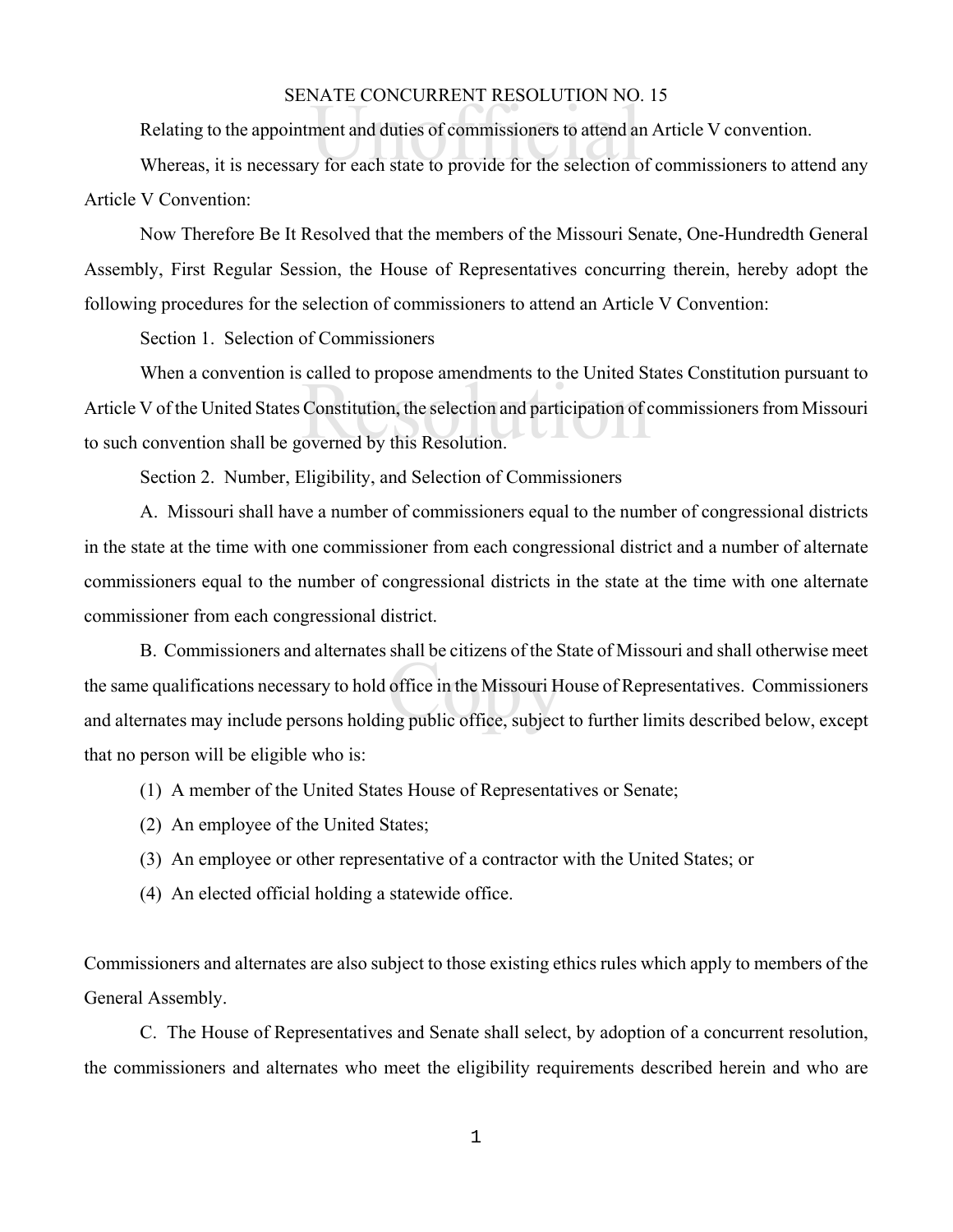resentatives and the senate by the John Legi<br>Of the commissioners, at least one-third shall<br>ernate commissioners, at least one-third shall submitted to the House of Representatives and the Senate by the Joint Legislative Committee as provided in Section 4 of this resolution. Of the commissioners, at least one-third shall not be sitting members of the General Assembly. Of the alternate commissioners, at least one-third shall not be sitting members of the General Assembly.

D. A majority of the commissioners shall constitute a quorum for all decisions made by the delegation, and no commissioner may give his or her vote by proxy or otherwise to any other commissioner. The commissioners shall select a chairperson to administer the work of the commissioners.

Section 3. Authority of Commissioners

Et and anemate shart, by oath of arrifrination as a<br>fully and impartially discharge all the duties incu<br>y instructions established by concurrent resolut A. Each commissioner and alternate shall, by oath or affirmation as a condition of participating in the convention, agree to faithfully and impartially discharge all the duties incumbent upon a commissioner, including the duty to abide by instructions established by concurrent resolution of the General Assembly for participation in the convention and the duty to act only within the scope of the General Assembly's application for the convention, if Missouri applied for the convention in which the commissioners are participating. Each commissioner and alternate shall further agree to immediately notify the Joint Legislative Committee if he or she believes that any Missouri commissioner or alternate has violated his or her oath or instructions while participating in the convention.

o it by the Joint Legisl<br>concurrent resolution p B. Prior to the Article V Convention, the General Assembly shall consider "Recommended Commissioner Instructions" presented to it by the Joint Legislative Committee as discussed further in Section 4 of this resolution, and shall by concurrent resolution provide duly approved instructions to the commissioners and alternates regarding the scope of matters they may consider and vote on at convention, including rules of procedure and proposed amendments. Such instructions may be changed by the General Assembly prior to or during the convention. These instructions shall include, but shall not be limited to:

1. An instruction that the commissioners shall not support any voting rule other than the rule whereby each state exercises one vote; and

2. An instruction that on all voting matters at the convention, the decision of a simple majority of the Missouri commissioners shall constitute a single vote for the State of Missouri.

C. Any vote cast by a commissioner or alternate at an Article V convention that is outside the scope of any of the following is an unauthorized vote, and is therefore void:

1. The instructions established by any concurrent resolution adopted under this Resolution or later

2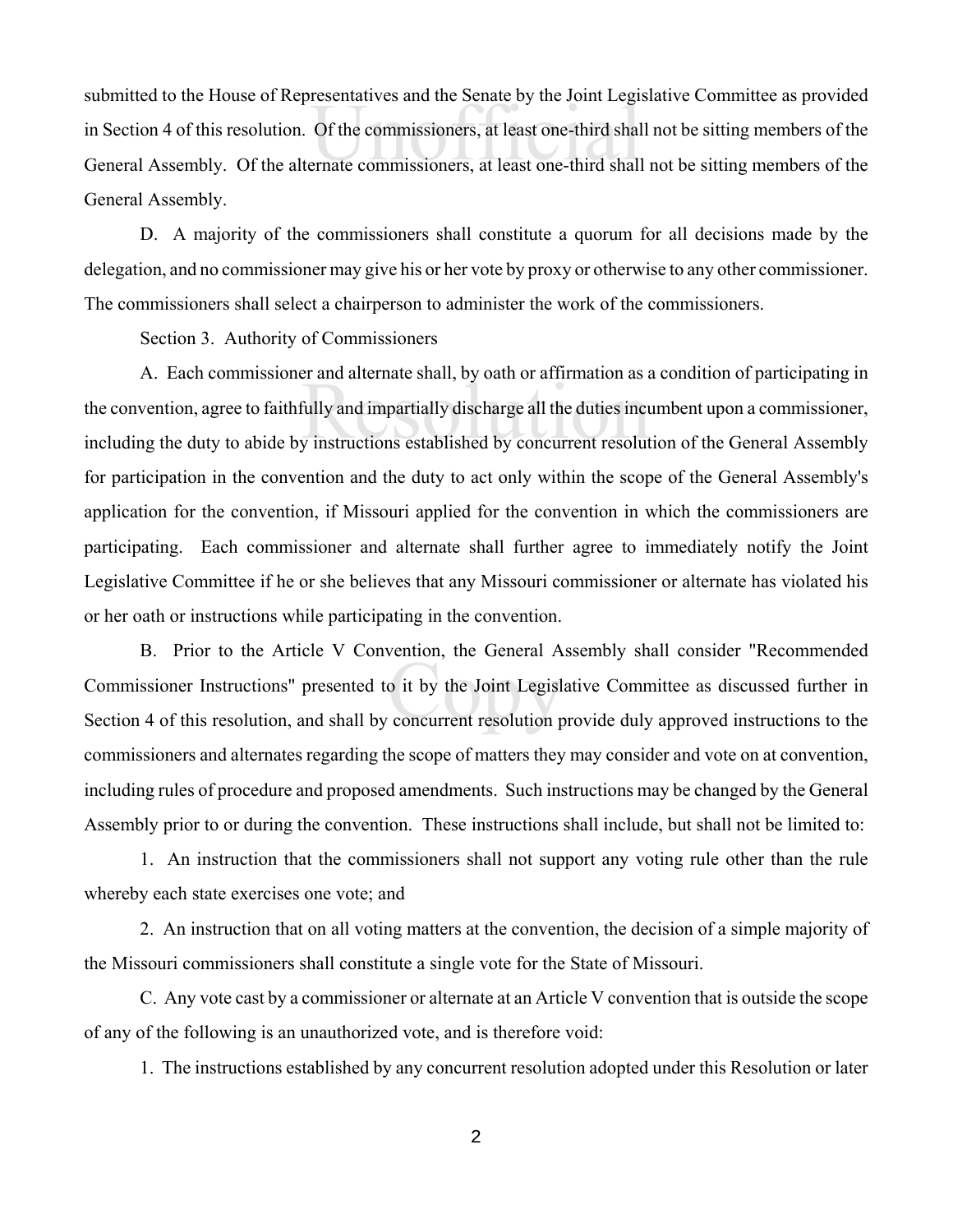amending resolutions.

2. Any limits identified in the Missouri General Assembly's application for the convention.

d in the Missouri General Assembly's applic<br>on for and Role of the Joint Legislative Com Section 4. Authorization for and Role of the Joint Legislative Committee

Internolets from the filmority party, and ships<br>insisioners to the House of Representatives and the<br>rs. The Joint Legislative Committee shall subn tion 3(B) of this resolution<br>sioners may consider a A. After or near the time an Article V convention is called, a Joint Legislative Committee shall be duly authorized by the General Assembly for the purposes described in this section. The Joint Legislative Committee shall be comprised of five members of the Senate appointed by the President Pro Tempore of the Senate, with three members from the majority party and two members from the minority party, and five members of the House appointed by the Speaker of the House of Representatives, with three members from the majority party and two members from the minority party, and shall have the initial task of recommending eligible commissioners to the House of Representatives and the Senate for consideration of appointment as commissioners. The Joint Legislative Committee shall submit at least three persons from each congressional district who are eligible, as provided in this resolution, to serve as a commissioner and at least three different persons from each congressional district who are eligible, as provided in this resolution, to serve as an alternate commissioner. The House of Representatives and the Senate shall select a commissioner and alternate commissioner from each congressional district from the names submitted by the Joint Legislative Committee. The Joint Legislative Committee shall also be charged with presenting "Recommended Commissioner Instructions" to the full General Assembly for consideration leading to a concurrent resolution as discussed in Section 3(B) of this resolution. Such Commissioner Instructions will define the scope of matters the Commissioners may consider and vote on at the Article V Convention, including rules of procedure and proposed amendments as discussed more fully in Section 3 of this resolution. All recommendations that secure a simple majority vote of the members present will be deemed approved "Recommended Commissioner Instructions" to be submitted to the full General Assembly for its consideration.

B. After commissioners have been selected, the Joint Legislative Committee may recall any commissioner and revoke such commissioner's authority. However, the Joint Legislative Committee may only recall and revoke the authority in the event the commissioner casts or attempts to cast an unauthorized vote as described in this Resolution. The Joint Legislative Committee shall also appoint one of the selected alternates to take the place of a commissioner so recalled. The Joint Legislative Committee shall promptly investigate any notice that a commissioner or alternate has cast an unauthorized vote or otherwise exceeded